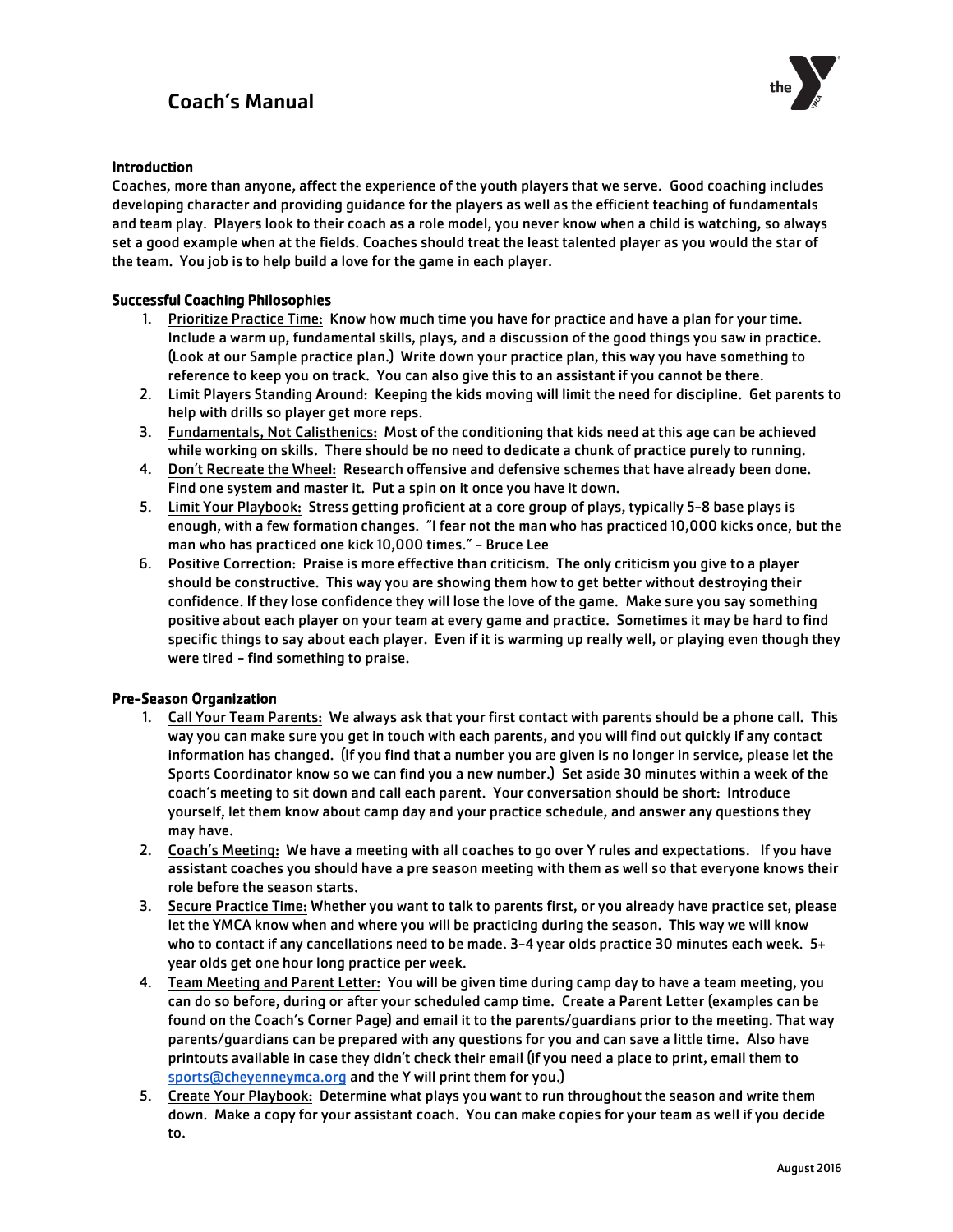## Coach's Manual



#### Practice Organization

Practice organization will determine if your team uses their full potential or not. Have a plan (examples can be found on the Coach's Corner Page). Successful youth coaches spend most of their time on fundamental technique and scheme execution. Conditioning should happen within drills, not as its own segment of practice. Put your players in situations where they are having fun while learning and they will get all the conditioning they need. If you have a player who is particularly struggling, get an assistant (or parent) to work with them away from the group. This way the rest of the team won't lose focus and each child still gets the help they need. Fit and Freeze

This should be a major part of your practices, it is the best way for your players to learn and understand what they need to do. Players tend to be very tentative until they feel comfortable with their assignment. Walk your players through the play. Call out the count (shift, down, ready, set, go, snap). 1- Players take their first step and freeze, check that they are in the proper position. 2 - Players take the second step and freeze, check again. Continue until the play is complete. Next bring it up to walking through the play, jogging, and finally full speed.

#### Components of a Good Practice:

- 1. Warm-Up
- 2. Individual fundamentals
- 3. Water breaks
- 4. Individual offense and defense
- 5. Team offense and defense.

#### Managing Parents

Parents can be your greatest ally or your greatest pain. If you communicate well most parents will be allies. If parents know they can talk to you about any issues and you keep the lines of communication open, most problems should be easily resolved.

Here are some recommendations that help minimize parent issues.

- 1. Conduct a pre-season meeting and explain your coaching philosophy, technique, and remind them that they are in a non-competitive league and every player will play at least half of each game.
- 2. Compose a parent letter with your coaching philosophy, discipline strategy, and equipment requirements.
- 3. Start and end practices on time and ask the same of them. We all have things in our lives other than football to take care of.
- 4. Ask for help in counting plays to make sure each player gets equal time.
- 5. At the end or practice, after you make your closing statements, remind your players to thank their parents for the opportunity to play.

#### Team Meeting

A pre-season meeting is essential to establish communication, set expectations, and give parents confidence in you as a coach. Both parents and the player should be at this meeting if possible, this way you won't have to repeat yourself another time.

- 1. Introduction: Let them know your experience with coaching. If you have none, tell them about the research you have done and make sure they know you are dedicated to your team and their player.
- 2. Y Philosophy Double Goal Coaching: "Coaching for Winning and Life Lessons" Strive to win and work to prepare your team to play at their highest level while at the same time teach life lessons (teamwork, dedication, sportsmanship, coming back from mistakes, etc.) to your players.
	- a. Honor the Game: ROOTS Rules Opponent Official Teammates Self
	- b. Redefine Winning: Give maximum effort, continue to learn and improve, and deal with mistakes.